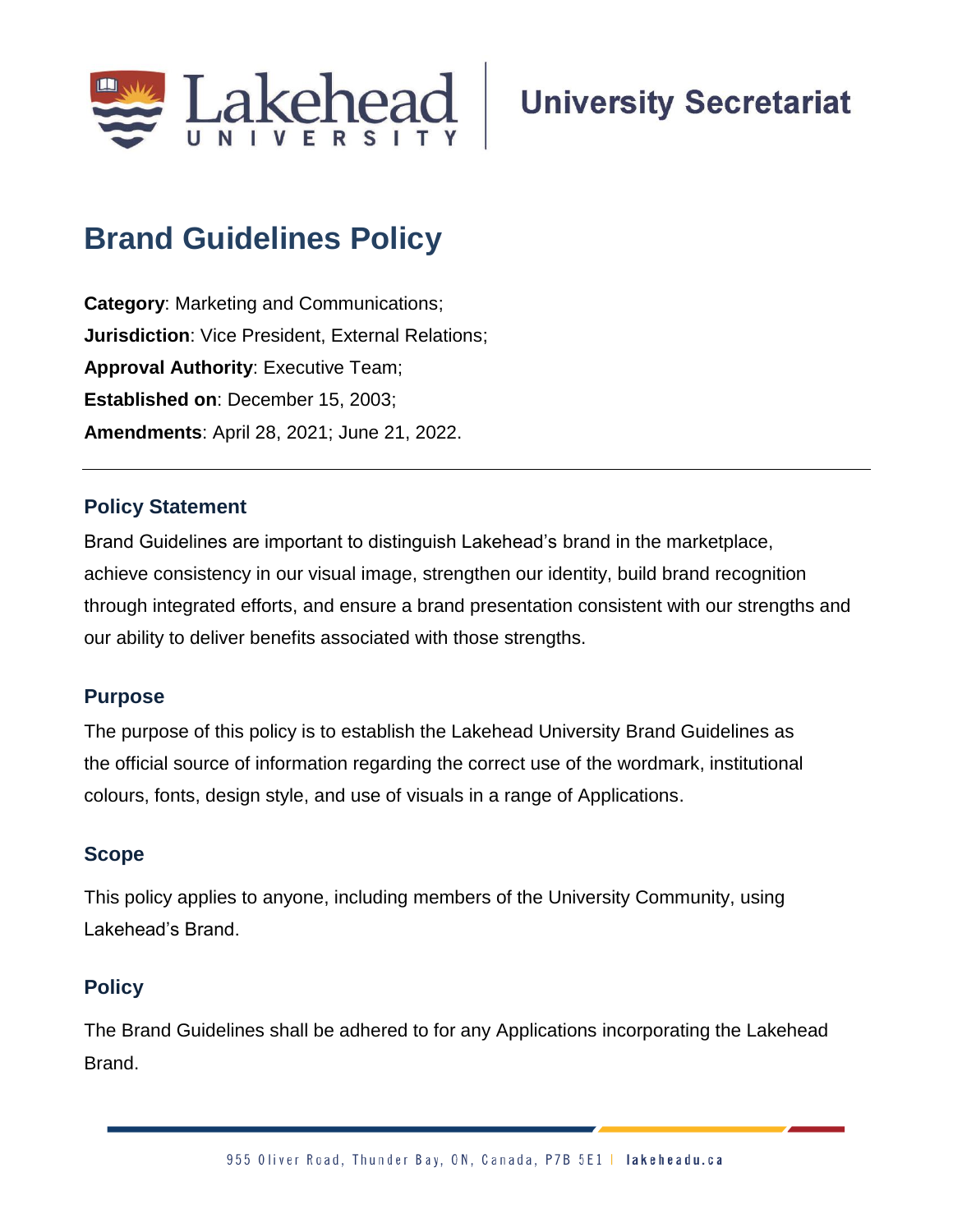## **Policy Implementation**

- a) [Please click here for the most recent version of the Brand Guidelines.](https://www.lakeheadu.ca/faculty-and-staff/departments/services/marketing-communications/marketing/brand-guidelines)
- b) Purchase Orders issued by the Purchasing Department will make it mandatory for goods and services to comply with University Brand Guidelines. University Community members ordering goods and services in the name of Lakehead University without an authorized Purchase Order are obligated to ensure compliance with the Brand Guidelines.
- c) Questions and issues that are not addressed by this policy or the Brand Guidelines should be directed to the Communications, Marketing, and Web Development.

#### **Policy Adherence**

No Applications may be undertaken by anyone, including external suppliers who cannot or will not adhere to the Brand Guidelines.

#### **Definitions**

For the purposes of this policy the following definitions apply:

**"Applications"** include but are not limited to all materials produced internally or externally for use across communications platforms such as but not limited to print, the website, multimedia, and video. Examples of materials include but are not limited to stationary, signage, forms, memos, business cards, name tags, advertisements, brochures, pamphlets, newsletters, and promotional items.

"**Lakehead University Brand Guidelines**" or "Brand Guidelines" are a system of guidelines that apply to a range of visual Applications for the University.

"**Lakehead**" or "**University**" means Lakehead University.

"**University Community**" or "**University Community Members**" means all faculty, staff, students, agents, contractors, and volunteers of Lakehead University.